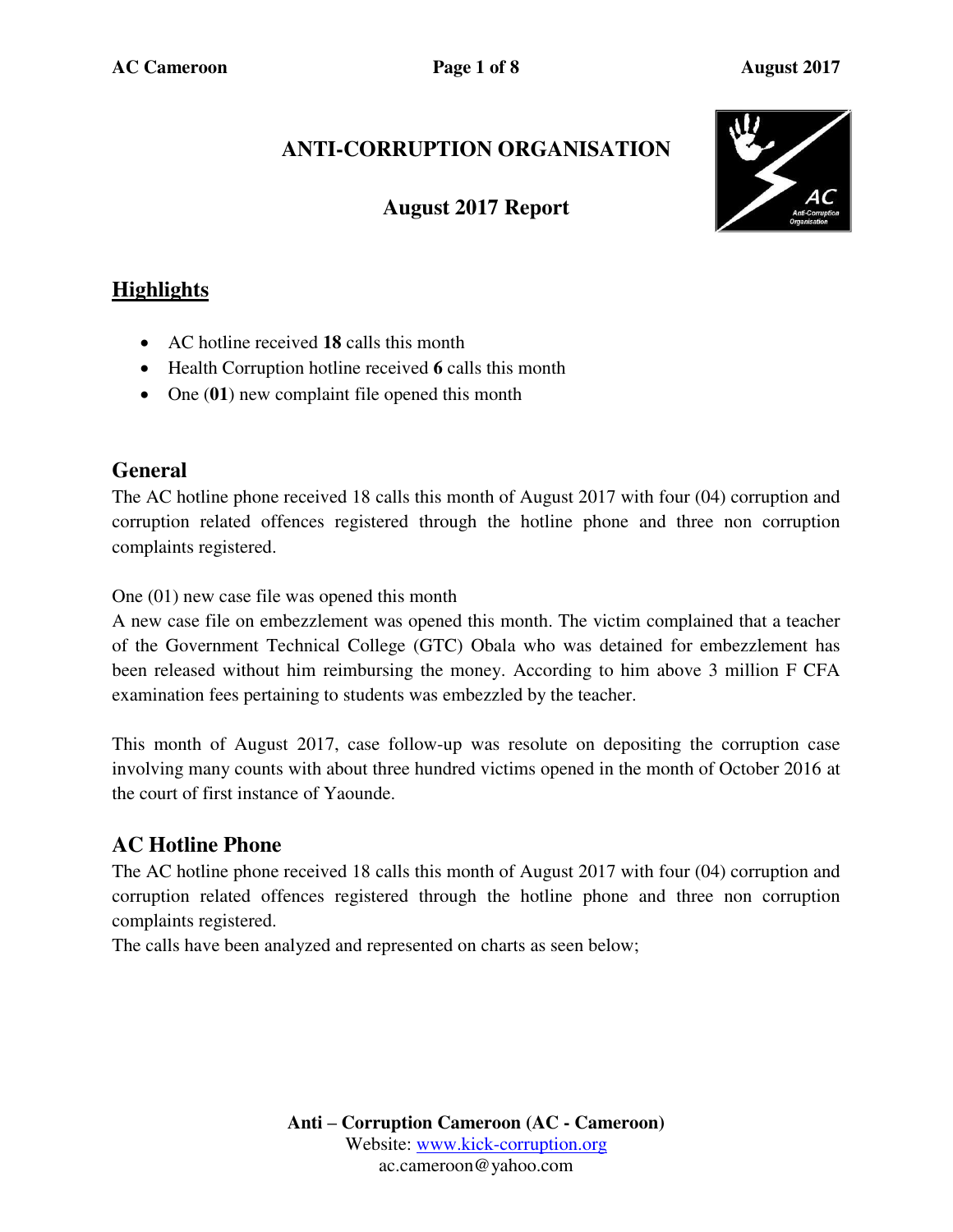

Responsive calls were 67% received through the AC hotline phone while 33% of callers' numbers were non responsive.



Calls this month were received from callers with 57% of callers who had corruption related complaints to report and 43% reported complaints not related to corruption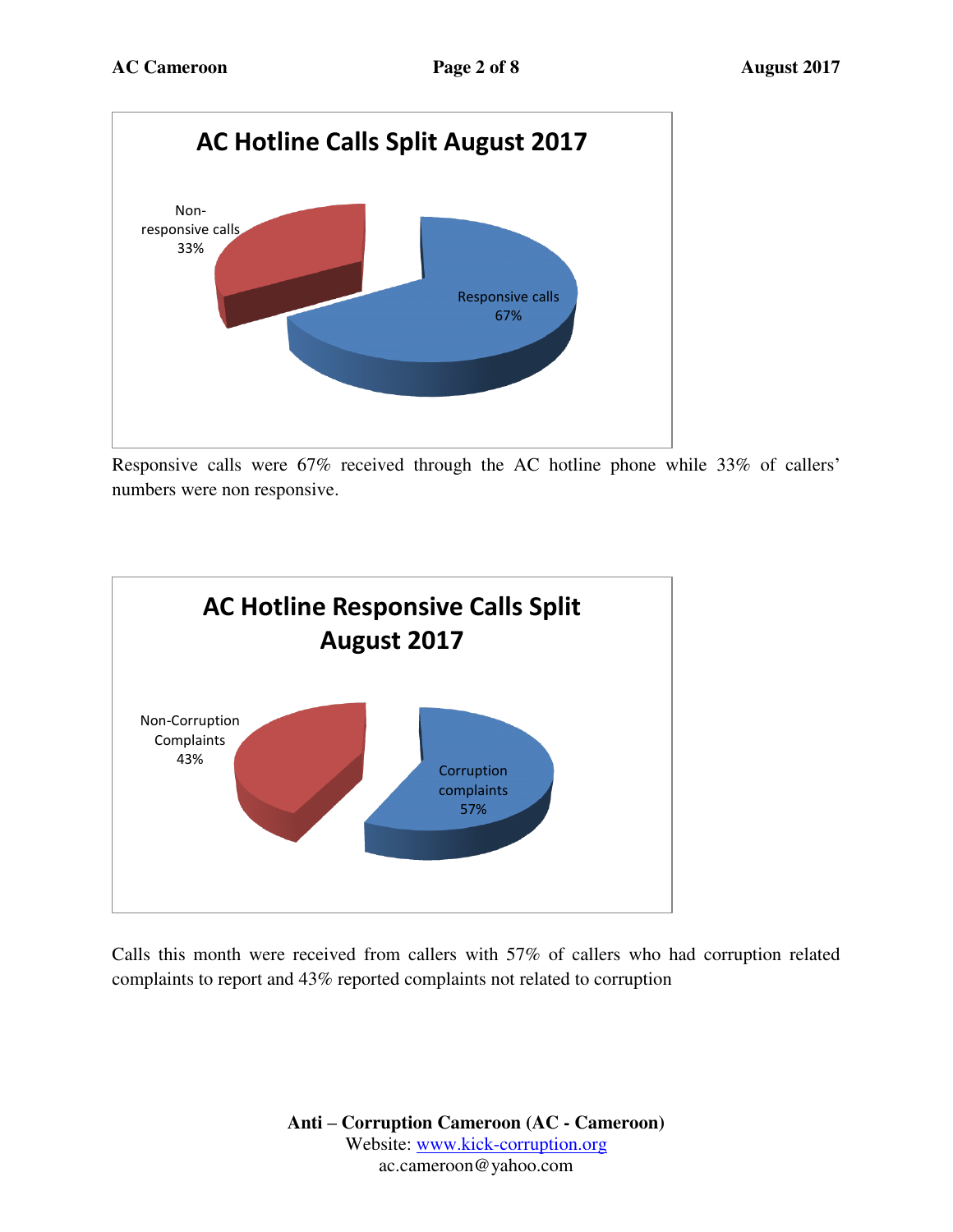

Complaints on bribery and corruption were the highest registered corruption complaints representing 50%, while complaints on Fraud and Undue demand represented 25% of corruption related complaints.



Private problems non corruption complaints registered the highest number of calls with 67% of, while complaints of persistent neglect had 33% of calls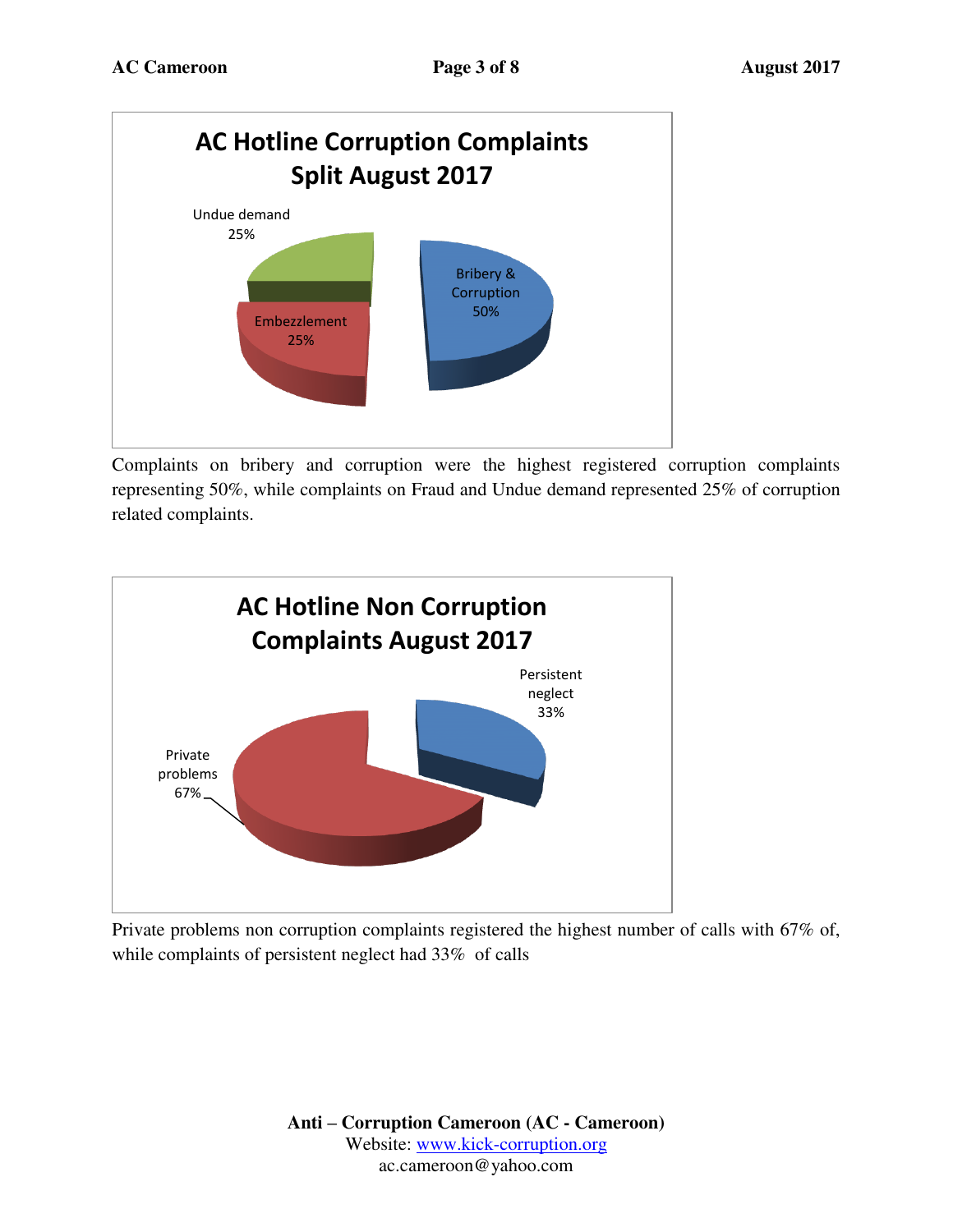### **Gender**



87% of participants in calls were the male gender while the female gender made up only 13% of callers

# **Age Range of Callers**



The adult age range participated with most calls representing 80% of total callers, with the youth age range with 20% of calls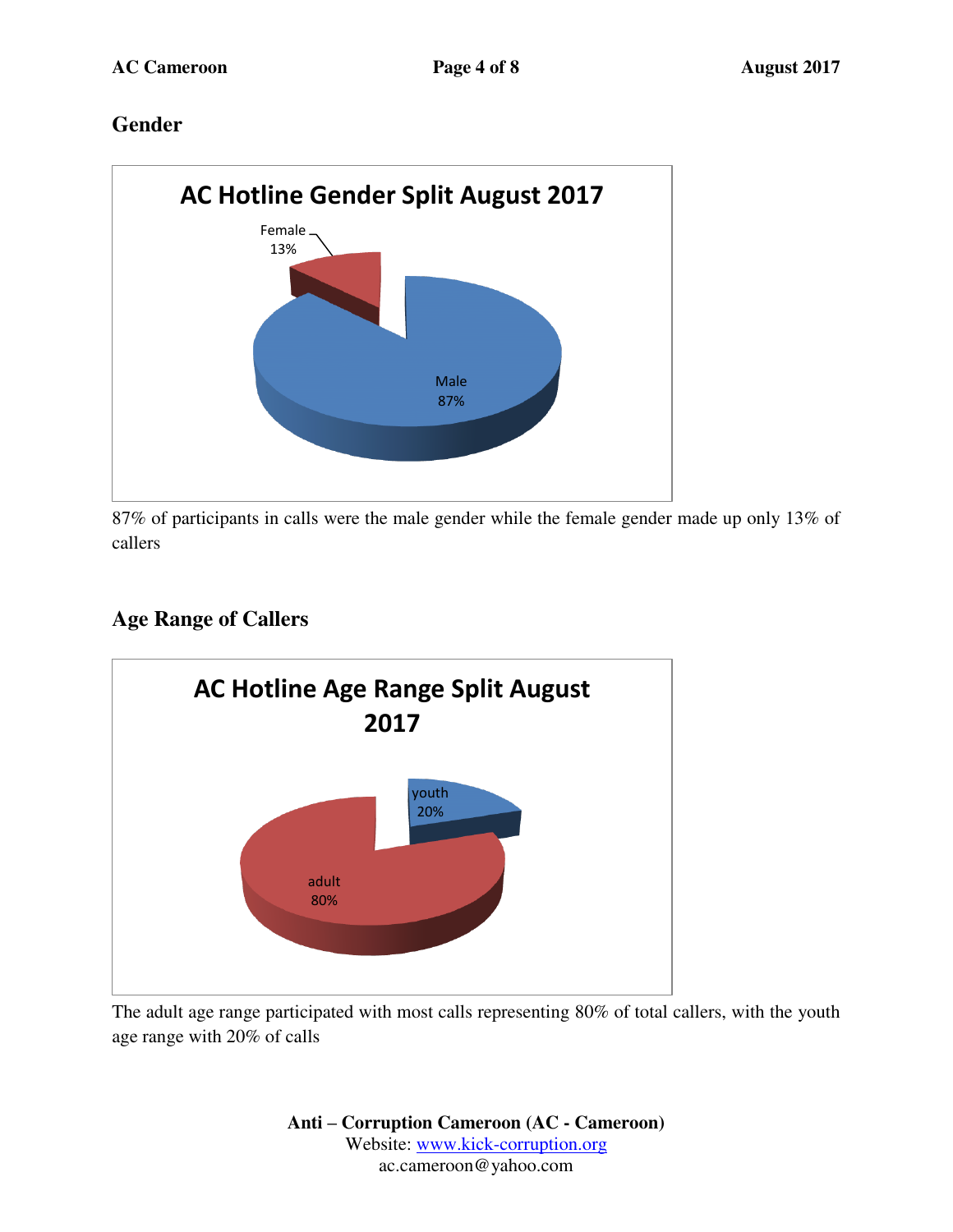### **Regional Representation**



The Centre region registered 57%, of calls received followed by the Littoral region with 29%, the South region registering 14% of calls received.

### **Investigations**

Investigations are ongoing on the embezzlement case file opened this month to determine if there was complicity in corruption. According to the victim (a parent to one of the students who paid examination fees), a teacher of the GTC Obala who was detained for embezzling over 3 million F CFA examination fees pertaining to students has been released without him reimbursing the money. According to him, the culprit has bribed his way out of prison. He explained that the teacher was never sanctioned for the act as he continually received his monthly salary even while in prison and now that he was released, he brags about having connections to the right persons in the government. AC also plans to address a letter to the Minister of Secondary Education and his delegate of the Centre region regarding the complaint.

### **Legal follow-up**

This month of August 2017 was a determining month for case follow-up regarding the corruption case involving many counts with about three hundred victims opened in the month of October 2016. The new lawyer, also a human rights lawyer speedily worked on the complaint and deposited it at the court of first instance of the Yaoundé administrative center.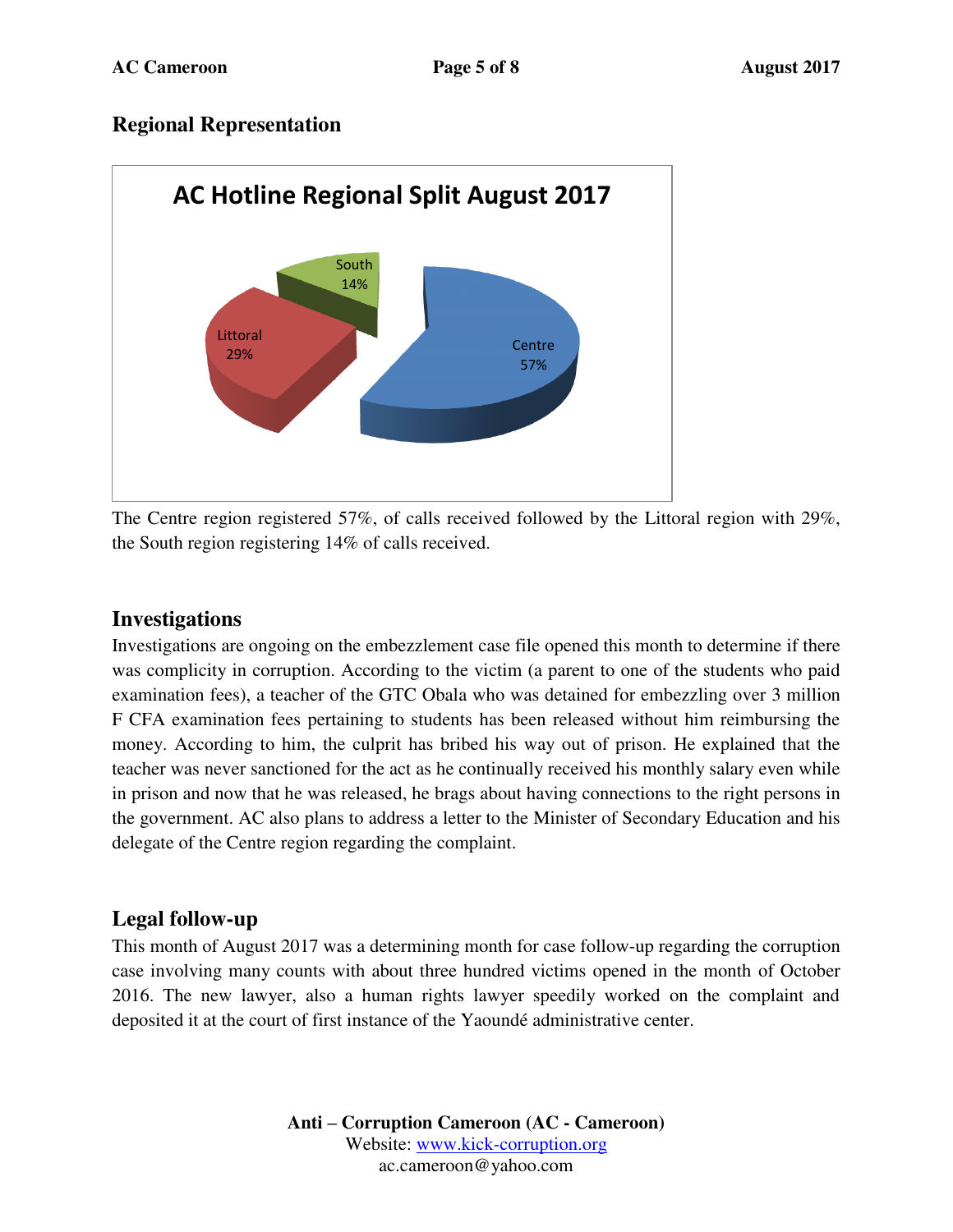# **Health Corruption Hotline**

The Health Corruption hotline received 6 calls this month of August registering no corruption related complaint and one non-corruption related complaint on scamming.

Data from the calls has been analyzed and represented on charts below.



Responsive calls this month of July represented 83% while 17% were non responsive.

# **Gender**



The male gender represented 75% of calls this month and the female gender had 25% representation.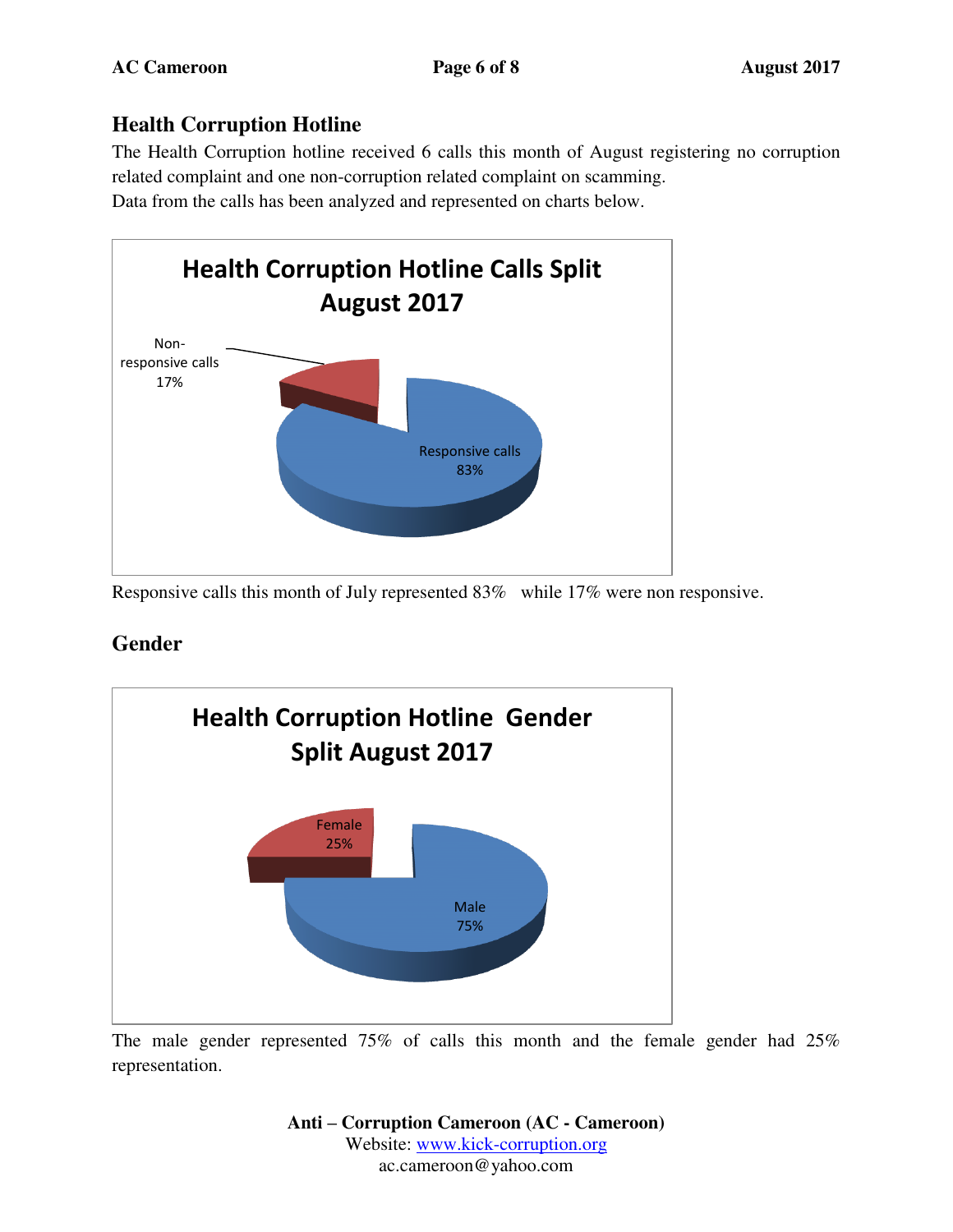## **Age Range of Callers**



The adult age range reported 60% of calls, followed by the youth age range with 20% and lastly, the elderly age range with 20% also.

# **Regional representation**



The Adamawa region had highest number of callers representing 40% of total calls, followed by the callers from the East, Littoral and North regions with 20% each.